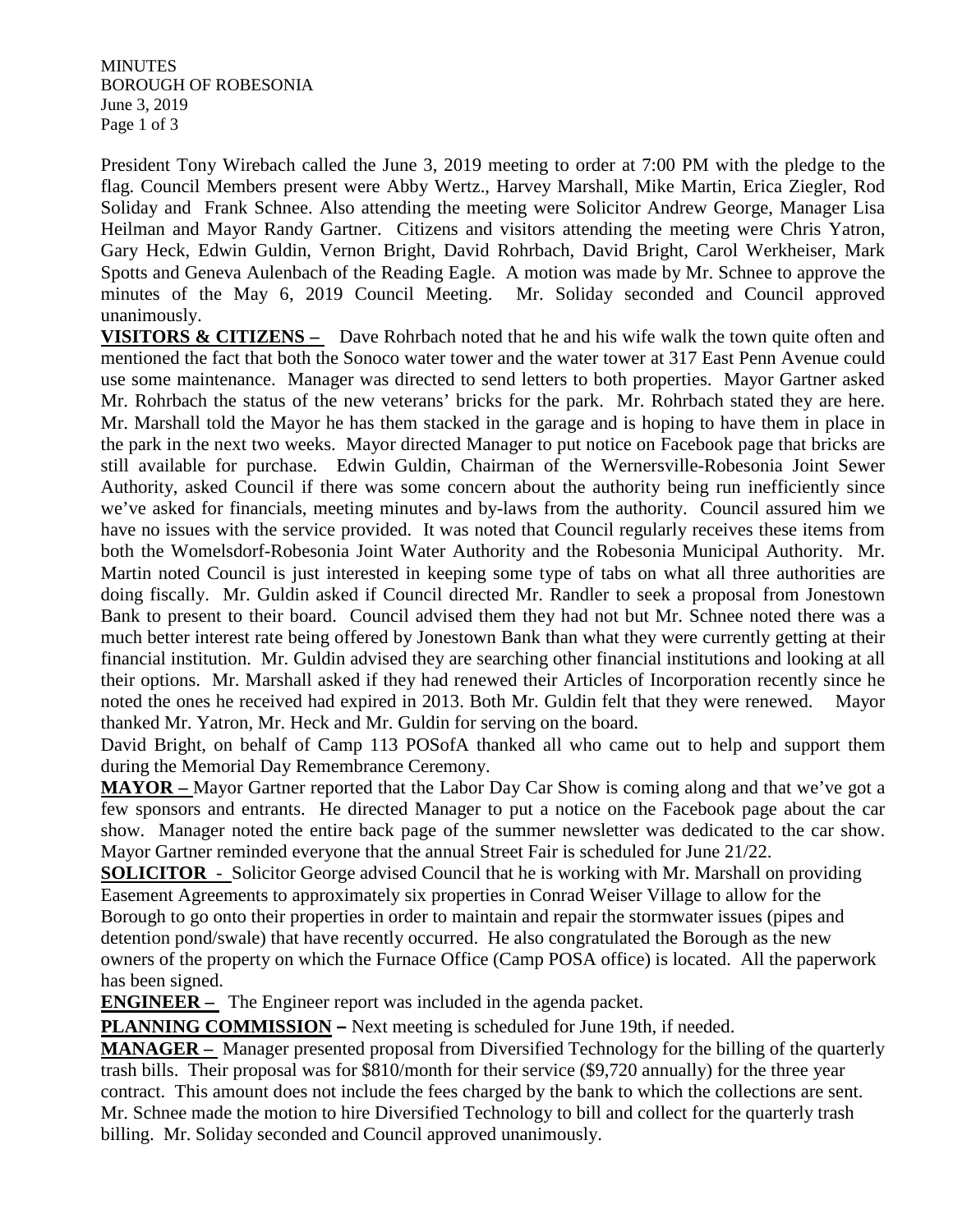**MINUTES** BOROUGH OF ROBESONIA June 3, 2019 Page 2 of 3

**PAYMENT OF INVOICES**- Motion by Mr. Schnee seconded by Mr. Martin and unanimously carried, the bills were ordered paid as presented, including those paid prior to the meeting to avoid penalties.

### **COMMITTEE REPORTS-**

#### **Finance/Administration** - No report.

**Personnel:** On a motion by Ms. Wertz and second by Ms. Ziegler, Council went into Executive Session at 7:37 to discuss personnel matters. Regular session reconvened at 8:12.

**Fire Protection/Safety** – Mr. Martin discussed the still-needed inspections for the fire suppression system at the old Gloray building at 317 East Penn Avenue. Mr. Martin advised Council that the Fire Company got to participate in a NASCAR weekend at Pocono and it was a fantastic experience and, he feels, a great recruitment opportunity. Chief Babura got NASCAR fire-fighting certified.

**Police Committee-** Mr. Marshall and Mayor Gartner presented to Council the proposal received from South Heidelberg Township for police services for 80 hours/week wheels-on-the-ground and 24/7 Emergency Service response. The budget will be \$282,880 in 2020, \$291,366 in 2021 and \$300,107 in 2022. This includes the current communications costs for which we currently pay separately (approximately \$14,500 annually). Mr. Martin made the motion to go with South Heidelberg Township for police protective services and Ms. Ziegler seconded the motion. Council approved unanimously. Mr. Soliday asked about the sale of assets of the existing department and what will be done with that money and/or assets. Mayor Gartner suggested the possibility of providing one of the cars to Mr. Martin as the Fire Police Captain so he does not need to keep using his personal car for responding to calls. It will be discussed and determined in the next few months.

**Streets/Highways/Sewer** – The meeting minutes from the May meeting were included in the agenda packet. The tar and chipping project on South Church Street was advertised and the bids received were opened. Two bids were received:

Martin Paving - \$42,104.04

Asphalt Maintenance Solutions - \$46,516.14

Mr. Marshall made the motion to award the bid to Martin Paving. Mr. Schnee seconded the motion and Council approved unanimously.

Mr. Marshall discussed the possibility of borrowing another \$500,000 for street work since the bridge loan has been paid off. Patching Mountain Avenue is not a good option and there are several streets that are beyond saving with crack sealing, cold patch or tar & chipping. We will look at different options for financing to see which would be the best way to go. Mr. Marshall advised Council that he heard back from CNS Wholesale's legal department and they do not own the driveway leading to the Derr property along South Freeman Street. Mr. Marshall asked Council to approve having the solicitor send a certified letter to the property owner giving her 90 days to repair the driveway run-off issue or the borough will perform the work and file a lien against the property. Mr. Marshall made the motion, Mr. Soliday seconded and Council approved unanimously. Ms. Wertz asked about the possibility of finding grant money to pay to extend the public sewer lines up Mountain Avenue. She was told that would be a matter for the Robesonia Municipal Authority to look into.

Parks & Recreation- The Playground Program will once again be held at the CW Community Pool this summer and will be starting on June  $17<sup>th</sup>$ . Mr. Marshall asked that we obtain a certification from the Lions Club, for insurance purposes, for the playground mulch placed in the tot lot.

**Sewer Authority:** No report.

#### **COUNCIL REPORTS**

**Marshall –** No report.

**Martin-** No report.

**Ziegler-** No report.

**Schnee-**.Mr. Schnee congratulated Mr. Wirebach on the terrific article in the Reading Eagle on the accomplishments of his son, Van, and noted that he is a "bright star of the future". Mr. Schnee thanked